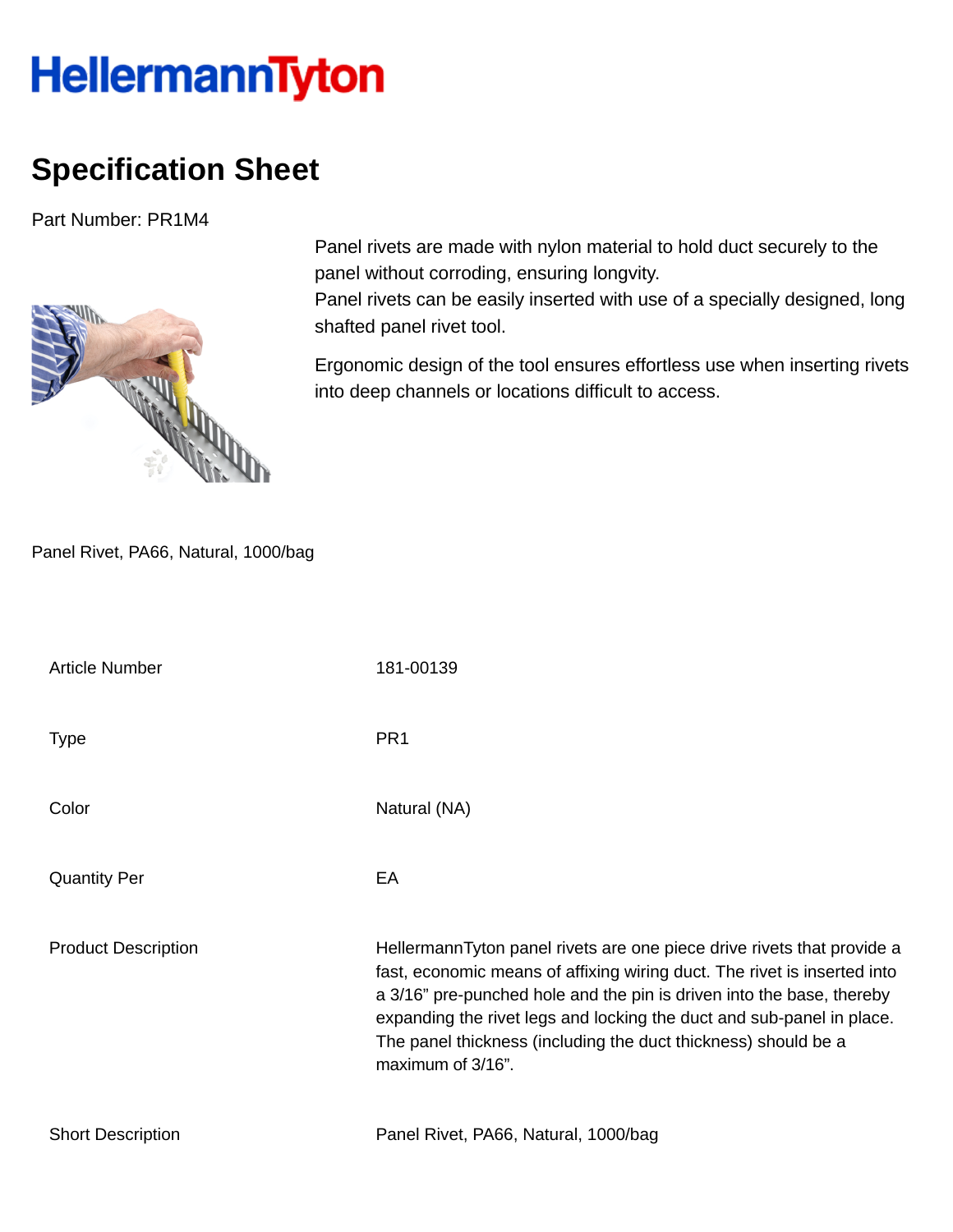Global Part Name PR1-PA66-NA

| Minimum Tensile Strength (Imperial)   | 107.0            |
|---------------------------------------|------------------|
| Minimum Tensile Strength (Metric)     | 478              |
| Panel Thickness Min (Imperial)        | 0.15             |
| Panel Thickness Max (Imperial)        | 0.28             |
| Panel Thickness Min (Metric)          | 3.9              |
| Panel Thickness Max (Metric)          | 7.0              |
| Mounting Hole Diameter D (Imperial)   | 0.2              |
| Mounting Hole Diameter D (Metric)     | $5.0 \text{ mm}$ |
| Mounting Hole Diameter D Max (Metric) | 5.0              |

| Material                 | Polyamide 6.6 (PA66) |
|--------------------------|----------------------|
| <b>Material Shortcut</b> | <b>PA66</b>          |
| Flammability             | <b>UL 94 HB</b>      |
| Halogen Free             | Yes                  |